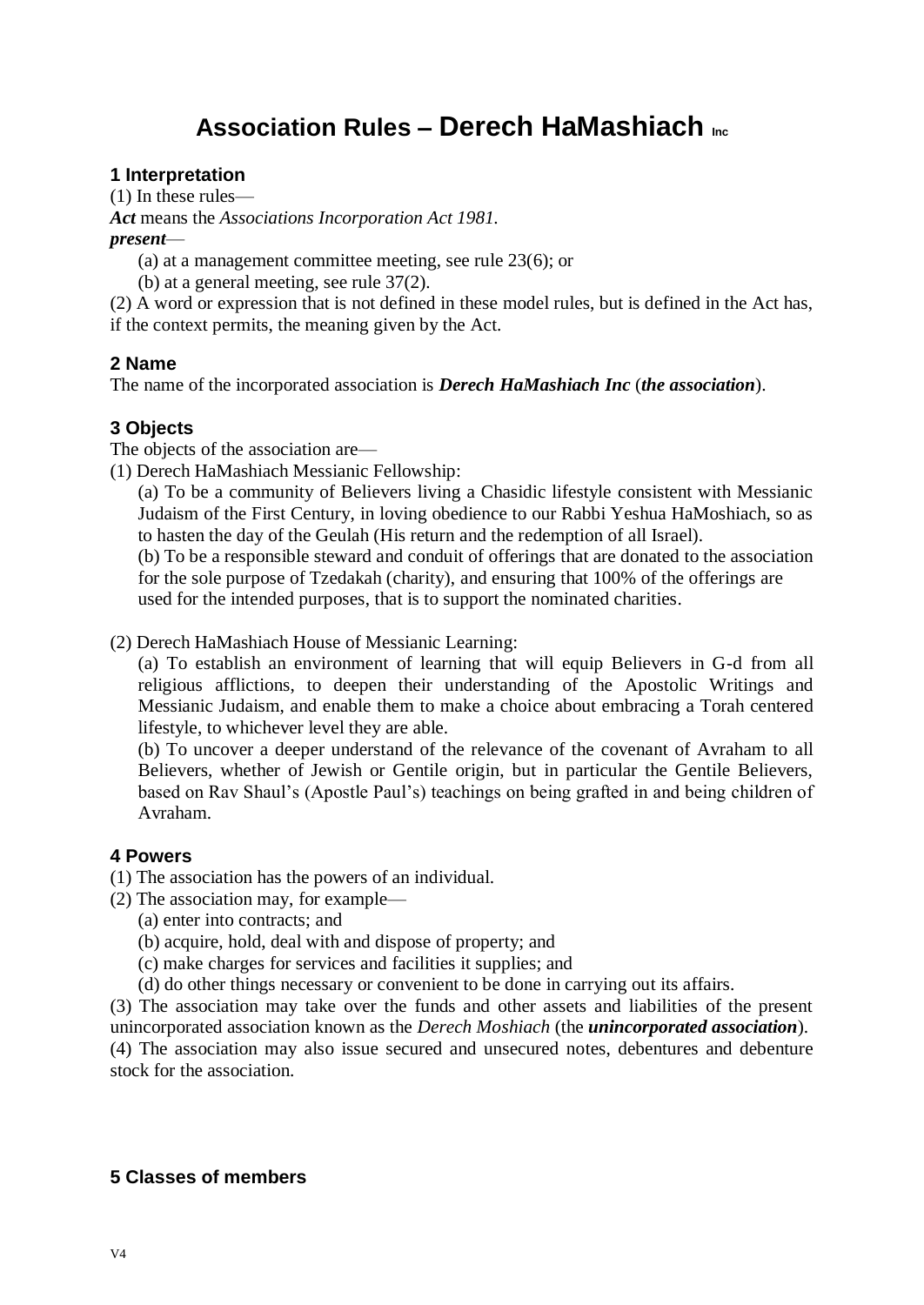(1) The membership of the association consists of ordinary members, and founding members.

(2) The number of ordinary members is unlimited.

(3) The number of founding members is limited to the original seven (7) at the founding of Derech HaMashiach, and will be considered to have all the rights, privileges and requirements of an ordinary member. They will not be replaced upon end of their membership.

# **6 Automatic membership**

A person who, on the day the association is incorporated, was a member of the unincorporated association and who, on or before a day fixed by the management committee, agrees in writing to become a member of the incorporated association, must be admitted by the management committee—

(a) to the equivalent class of membership of the association as the member held in the unincorporated association; or

(b) if there is no equivalent class of membership—as an ordinary member.

# **7 New membership**

(1) An applicant for membership of the association must be proposed by 1 member of the association (the *proposer*) and seconded by another member (the *seconder*).

(2) An application for membership must be—

- (a) in writing; and
- (b) signed by the applicant and the applicants proposer and seconder; and
- (c) in the form decided by the management committee.

(3) New members must attend membership classes prior to being accepted as members, to help establish a clear understanding of what Messianic Judaism is based on.

#### **8 Membership fees**

(1) The membership fee for each ordinary membership and for each other class of membership (if any)—

- (a) is the amount decided by the members from time to time at a general meeting; and
- (b) is payable when, and in the way, the management committee decides.

(2) A member of the incorporated association who, before becoming a member, has paid the members annual subscription for membership of the unincorporated association on or before a day fixed by the management committee, is not liable to pay a further amount of annual subscription for the period before the day fixed by the management committee as the day on which the next annual subscription is payable.

#### **9 Admission and rejection of new members**

(1) The management committee must consider an application for membership at the next committee meeting held after it receives—

(a) the application for membership; and

(b) the appropriate membership fee for the application.

(2) The management committee must ensure that, as soon as possible after the person applies to become a member of the association, and before the management committee considers the persons application, the person is advised—

(a) whether or not the association has public liability insurance; and

(b) if the association has public liability insurance—the amount of the insurance.

(3) The management committee must decide at the meeting whether to accept or reject the application.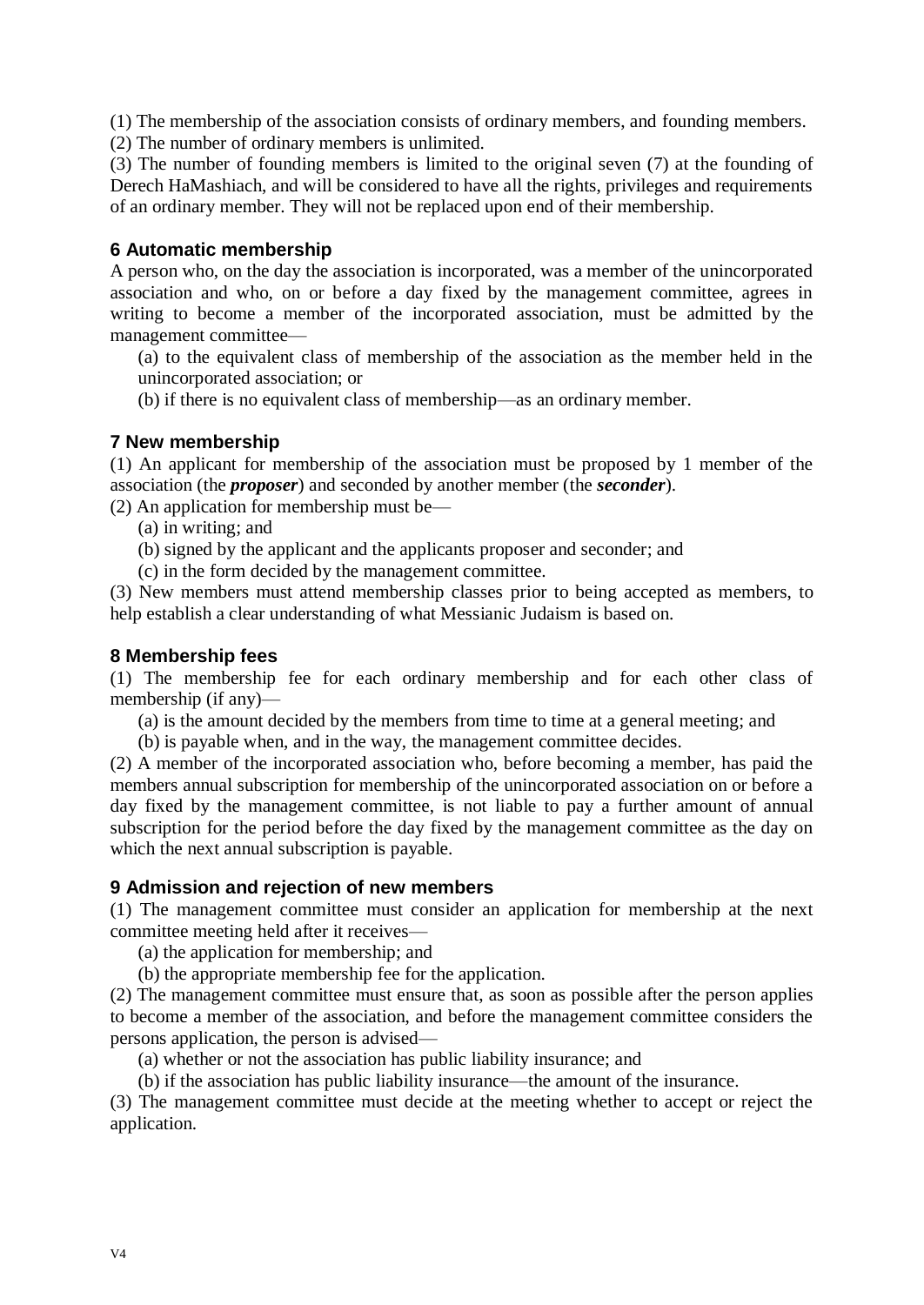(4) If a majority of the members of the management committee present at the meeting vote to accept the applicant as a member, the applicant must be accepted as a member for the class of membership applied for.

(5) The secretary of the association must, as soon as practicable after the management committee decides to accept or reject an application, give the applicant a written notice of the decision.

# **10 When membership ends**

(1) A member may resign from the association by giving a written notice of resignation to the secretary.

(2) The resignation takes effect at—

- (a) the time the notice is received by the secretary; or
- (b) if a later time is stated in the notice—the later time.
- (3) The management committee may terminate a members membership if the member—
	- (a) is convicted of an indictable offence; or
	- (b) does not comply with any of the provisions of these rules; or
	- (c) has membership fees in arrears for at least 2 months; or
	- (d) conducts himself or herself in a way considered to be injurious or prejudicial to the character or interests of the association.

(4) Before the management committee terminates a members membership, the committee must give the member a full and fair opportunity to show why the membership should not be terminated.

(5) If, after considering all representations made by the member, the management committee decides to terminate the membership, the secretary of the committee must give the member a written notice of the decision.

#### **11 Appeal against rejection or termination of membership**

(1) A person whose application for membership has been rejected, or whose membership has been terminated, may give the secretary written notice of the persons intention to appeal against the decision.

(2) A notice of intention to appeal must be given to the secretary within 1 month after the person receives written notice of the decision.

(3) If the secretary receives a notice of intention to appeal, the secretary must, within 1 month after receiving the notice, call a general meeting to decide the appeal.

#### **12 General meeting to decide appeal**

(1) The general meeting to decide an appeal must be held within 3 months after the secretary receives the notice of intention to appeal.

(2) At the meeting, the applicant must be given a full and fair opportunity to show why the application should not be rejected or the membership should not be terminated.

(3) Also, the management committee and the members of the committee who rejected the application or terminated the membership must be given a full and fair opportunity to show why the application should be rejected or the membership should be terminated.

(4) An appeal must be decided by a majority vote of the members present and eligible to vote at the meeting.

(5) If a person whose application for membership has been rejected does not appeal against the decision within 1 month after receiving written notice of the decision, or the person appeals but the appeal is unsuccessful, the secretary must, as soon as practicable, refund the membership fee paid by the person.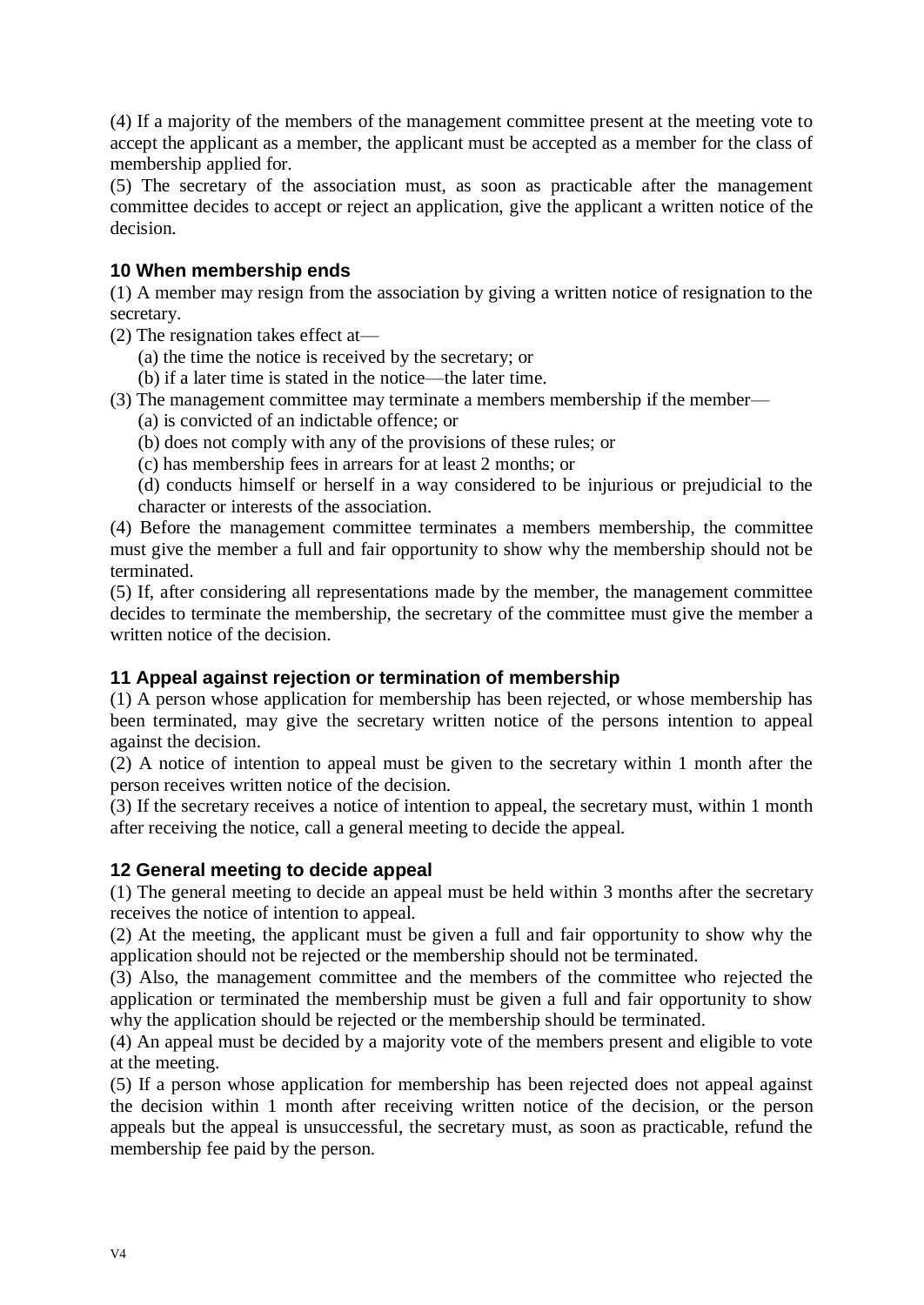# **13 Register of members**

- (1) The management committee must keep a register of members of the association.
- (2) The register must include the following particulars for each member—
	- (a) the full name of the member;
	- (b) the postal or residential address of the member;
	- (c) the date of admission as a member;
	- (d) the date of death or time of resignation of the member;
	- (e) details about the termination or reinstatement of membership;

(f) any other particulars the management committee or the members at a general meeting decide.

(3) The register must be open for inspection by members of the association at all reasonable times.

(4) A member must contact the secretary to arrange an inspection of the register.

(5) However, the management committee may, on the application of a member of the association, withhold information about the member (other than the members full name) from the register available for inspection if the management committee has reasonable grounds for believing the disclosure of the information would put the member at risk of harm.

#### **14 Prohibition on use of information on register of members**

(1) A member of the association must not—

(a) use information obtained from the register of members of the association to contact, or send material to, another member of the association for the purpose of advertising for political, religious, charitable or commercial purposes; or

(b) disclose information obtained from the register to someone else, knowing that the information is likely to be used to contact, or send material to, another member of the association for the purpose of advertising for political, religious, charitable or commercial purposes.

(2) Subrule (1) does not apply if the use or disclosure of the information is approved by the association.

#### **15 Appointment or election of secretary**

(1) The secretary must be an individual residing in Queensland, or in another State but not more than 65km from the Queensland border, who is—

- (a) a member of the association elected by the association as secretary; or
- (b) any of the following persons appointed by the management committee as secretary—
	- (i) a member of the associations management committee;
	- (ii) another member of the association;
	- (iii) another person.

(2) If the association has not elected an interim officer as secretary for the association before its incorporation, the members of the management committee must ensure a secretary is appointed or elected for the association within 1 month after incorporation.

(3) If a vacancy happens in the office of secretary, the members of the management committee must ensure a secretary is appointed or elected for the association within 1 month after the vacancy happens.

(4) If the management committee appoints a person mentioned in subrule  $(1)(b)(ii)$  as secretary, other than to fill a casual vacancy on the management committee, the person does not become a member of the management committee.

(5) However, if the management committee appoints a person mentioned in subrule  $(1)(b)(ii)$ as secretary to fill a casual vacancy on the management committee, the person becomes a member of the management committee.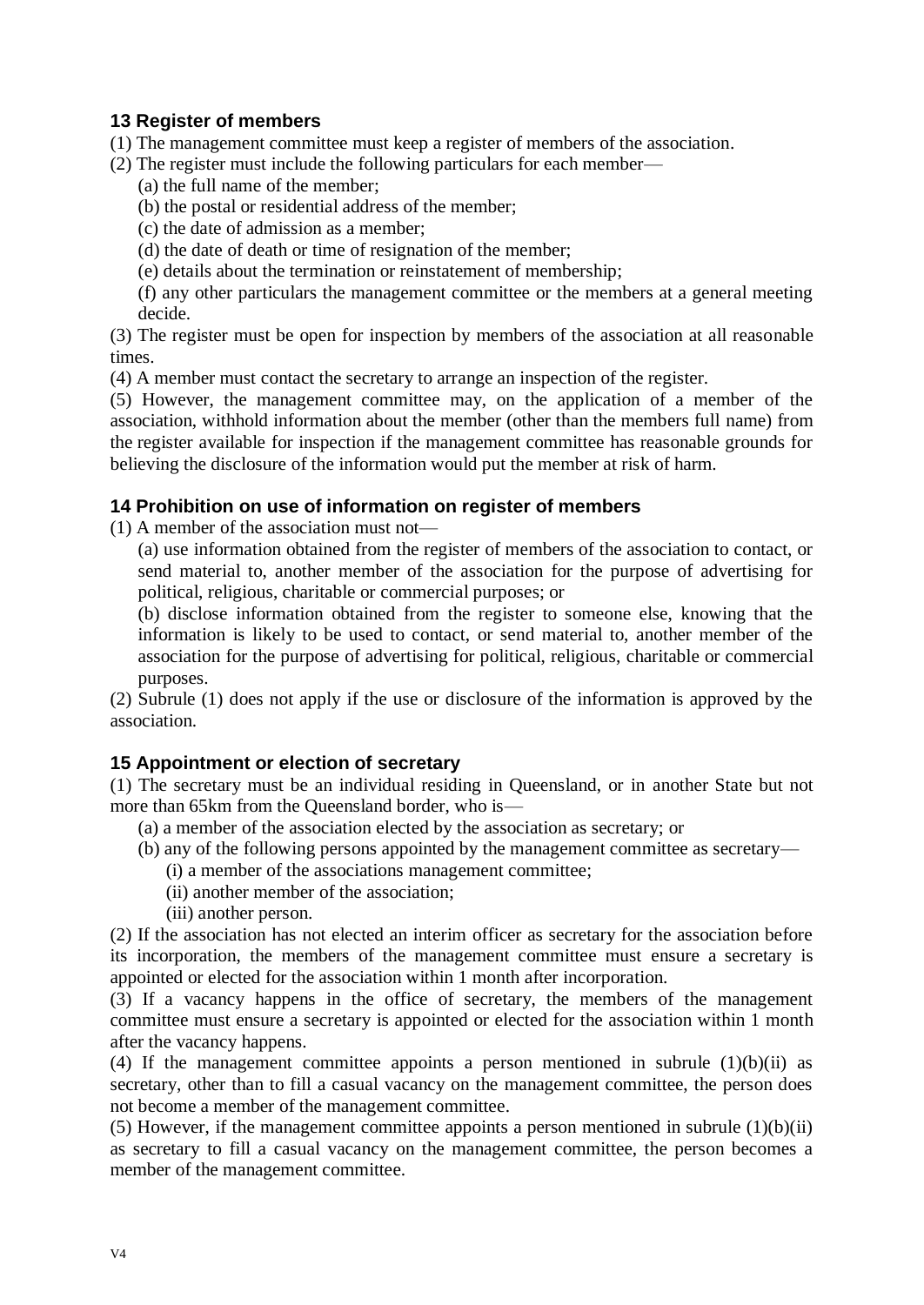(6) If the management committee appoints a person mentioned in subrule  $(1)(b)(iii)$  as secretary, the person does not become a member of the management committee.

(7) In this rule— *casual vacancy*, on a management committee, means a vacancy that happens when an elected member of the management committee resigns, dies or otherwise stops holding office.

#### **16 Removal of secretary**

(1) The management committee of the association may at any time remove a person appointed by the committee as the secretary.

(2) If the management committee removes a secretary who is a person mentioned in rule 15(1)(b)(i), the person remains a member of the management committee.

(3) If the management committee removes a secretary who is a person mentioned in rule  $15(1)(b)(ii)$  and who has been appointed to a casual vacancy on the management committee under rule 15(5), the person remains a member of the management committee.

#### **17 Functions of secretary**

The secretary's functions include, but are not limited to—

(a) calling meetings of the association, including preparing notices of a meeting and of the business to be conducted at the meeting in consultation with the president of the association; and

- (b) keeping minutes of each meeting; and
- (c) keeping copies of all correspondence and other documents relating to the association; and
- (d) maintaining the register of members of the association.

#### **18 Membership of management committee**

(1) The management committee of the association consists of a president, treasurer, at least one member of the Spiritual Leadership team (refer rule 50(4)) and any other members the association members elect at a general meeting.

(2) A member of the management committee, other than a secretary appointed by the management committee under rule  $15(1)(b)(iii)$ , must be a member of the association.

(3) At each annual general meeting of the association, the members of the management committee must retire from office, but are eligible, on nomination, for re-election.

(4) A member of the association may be appointed to a casual vacancy on the management committee under rule 21.

#### **19 Electing the management committee**

(1) A member of the management committee may only be elected as follows—

(a) any 2 members of the association may nominate another member (the *candidate*) to serve as a member of the management committee;

(b) the nomination must be—

(i) in writing; and

(ii) signed by the candidate and the members who nominated him or her; and

(iii) given to the secretary at least 14 days before the annual general meeting at which the election is to be held;

(c) each member of the association present and eligible to vote at the annual general meeting may vote for 1 candidate for each vacant position on the management committee;

(d) if, at the start of the meeting, there are not enough candidates nominated, nominations may be taken from the floor of the meeting.

(2) A person may be a candidate only if the person—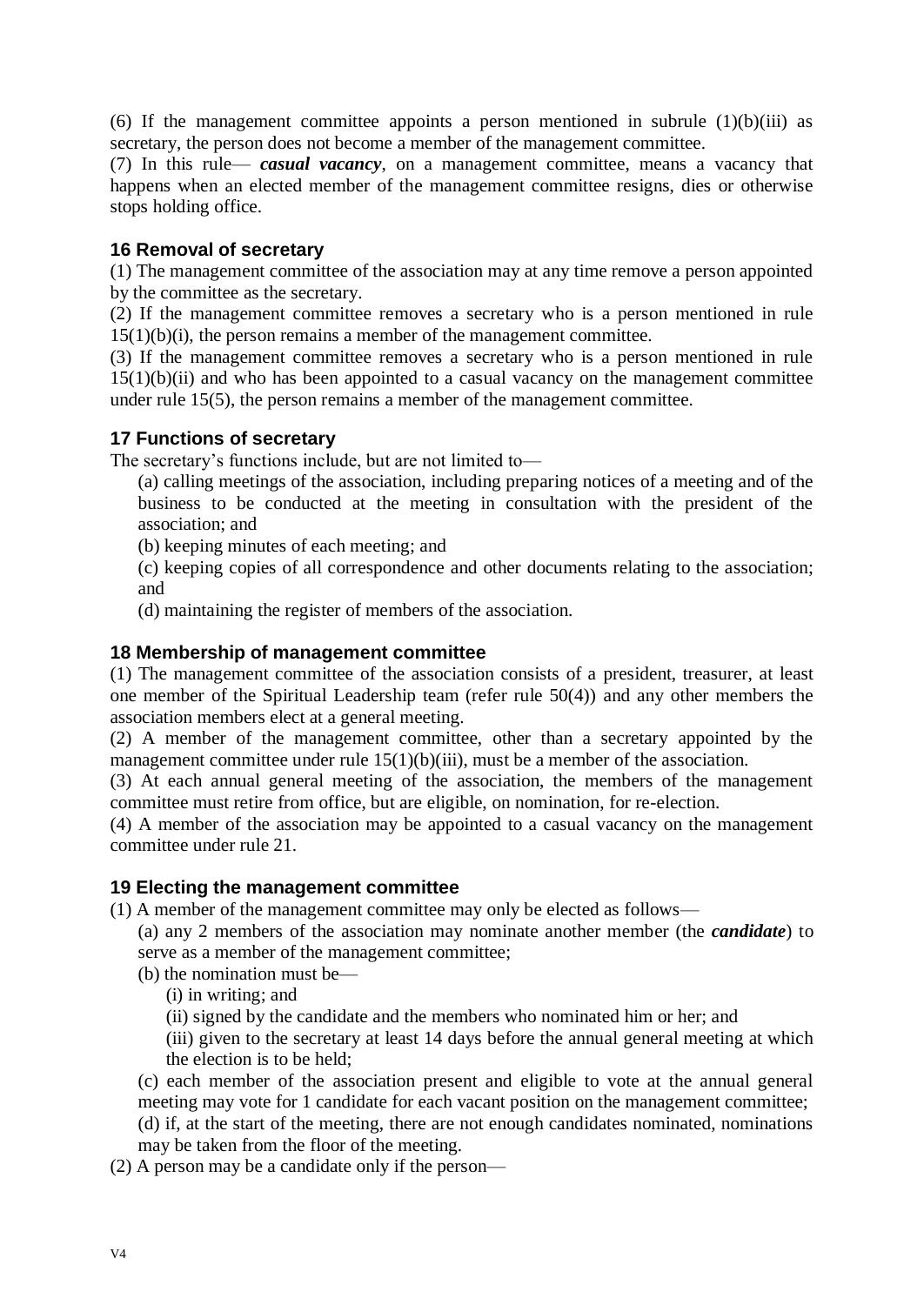(a) is an adult; and

(b) is not ineligible to be elected as a member under section 61A of the Act.

(3) A list of the candidates names in alphabetical order, with the names of the members who nominated each candidate, must be posted in a conspicuous place in the office or usual place of meeting of the association for at least 7 days immediately preceding the annual general meeting.

(4) If required by the management committee, balloting lists must be prepared containing the names of the candidates in alphabetical order.

(5) The management committee must ensure that, before a candidate is elected as a member of the management committee, the candidate is advised—

- (a) whether or not the association has public liability insurance; and
- (b) if the association has public liability insurance—the amount of the insurance.

#### **20 Resignation, removal or vacation of office of management committee member**

(1) A member of the management committee may resign from the committee by giving written notice of resignation to the secretary.

(2) The resignation takes effect at—

- (a) the time the notice is received by the secretary; or
- (b) if a later time is stated in the notice—the later time.

(3) A member may be removed from office at a general meeting of the association if a majority of the members present and eligible to vote at the meeting vote in favour of removing the member.

(4) Before a vote of members is taken about removing the member from office, the member must be given a full and fair opportunity to show cause why he or she should not be removed from office.

(5) A member has no right of appeal against the members removal from office under this rule.

(6) A member immediately vacates the office of member in the circumstances mentioned in section 64(2) of the Act.

#### **21 Vacancies on management committee**

(1) If a casual vacancy happens on the management committee, the continuing members of the committee may appoint another member of the association to fill the vacancy until the next annual general meeting.

(2) The continuing members of the management committee may act despite a casual vacancy on the management committee.

(3) However, if the number of committee members is less than the number fixed under rule  $24(1)$  as a quorum of the management committee, the continuing members may act only to—

(a) increase the number of management committee members to the number required for a quorum; or

(b) call a general meeting of the association.

#### **22 Functions of management committee**

(1) Subject to these rules or a resolution of the members of the association carried at a general meeting, the management committee has the general control and management of the administration of the affairs, property and funds of the association.

(2) The management committee has authority to interpret the meaning of these rules and any matter relating to the association on which the rules are silent, but any interpretation must have regard to the Act, including any regulation made under the Act.

*Note*—

The Act prevails if the associations rules are inconsistent with the Act—see section 1B of the Act.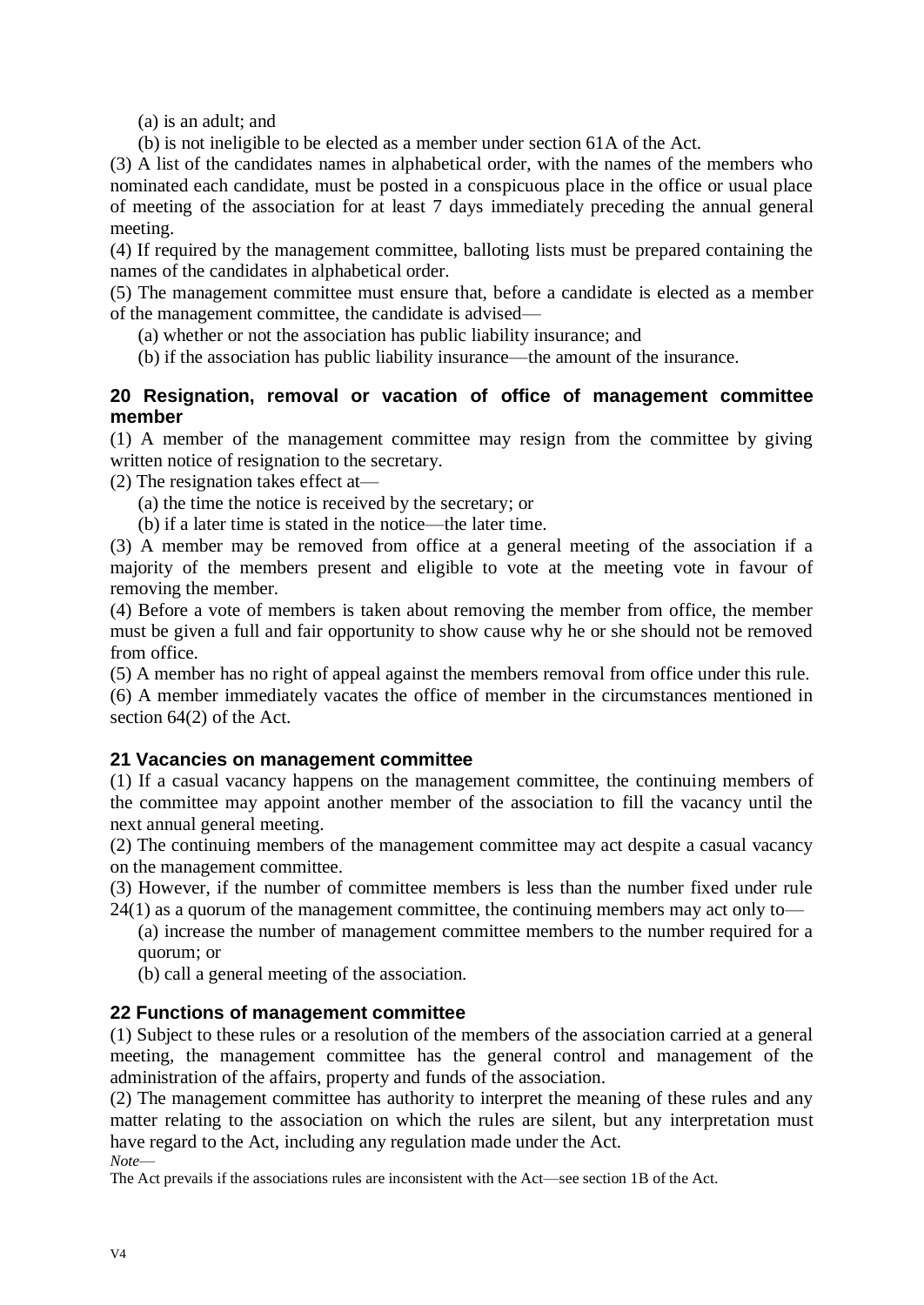(3) The management committee may exercise the powers of the association—

(a) to borrow, raise or secure the payment of amounts in a way the members of the association decide; and

(b) to secure the amounts mentioned in paragraph (a) or the payment or performance of any debt, liability, contract, guarantee or other engagement incurred or to be entered into by the association in any way, including by the issue of debentures (perpetual or otherwise) charged upon the whole or part of the associations property, both present and future; and

(c) to purchase, redeem or pay off any securities issued; and

(d) to borrow amounts from members and pay interest on the amounts borrowed; and

(e) to mortgage or charge the whole or part of its property; and

(f) to issue debentures and other securities, whether outright or as security for any debt, liability or obligation of the association; and

(g) to provide and pay off any securities issued; and

(h) to invest in a way the members of the association may from time to time decide.

(4) For subrule (3)(d), the rate of interest must not be more than the current rate being charged for overdrawn accounts on money lent (regardless of the term of the loan) by—

(a) the financial institution for the association; or

(b) if there is more than 1 financial institution for the association—the financial institution nominated by the management committee.

(5) The management committee does not have power or management rights over the spiritual leadership of the association, refer rule 50.

#### **23 Meetings of management committee**

(1) Subject to this rule, the management committee may meet and conduct its proceedings as it considers appropriate.

(2) The management committee must meet at least once every 4 months to exercise its functions.

(3) The management committee must decide how a meeting is to be called.

(4) Notice of a meeting is to be given in the way decided by the management committee.

(5) The management committee may hold meetings, or permit a committee member to take part in its meetings, by using any technology that reasonably allows the member to hear and take part in discussions as they happen.

(6) A committee member who participates in the meeting as mentioned in subrule (5) is taken to be present at the meeting.

(7) A question arising at a committee meeting is to be decided by a majority vote of members of the committee present at the meeting and, if the votes are equal, the question is decided in the negative.

(8) A member of the management committee must not vote on a question about a contract or proposed contract with the association if the member has an interest in the contract or proposed contract and, if the member does vote, the members vote must not be counted.

(9) The president is to preside as chairperson at a management committee meeting.

(10) If there is no president or if the president is not present within 10 minutes after the time fixed for a management committee meeting, the members may choose 1 of their number to preside as chairperson at the meeting.

#### **24 Quorum for, and adjournment of, management committee meeting**

(1) At a management committee meeting, more than 50% of the members elected to the committee as at the close of the last general meeting of the members form a quorum.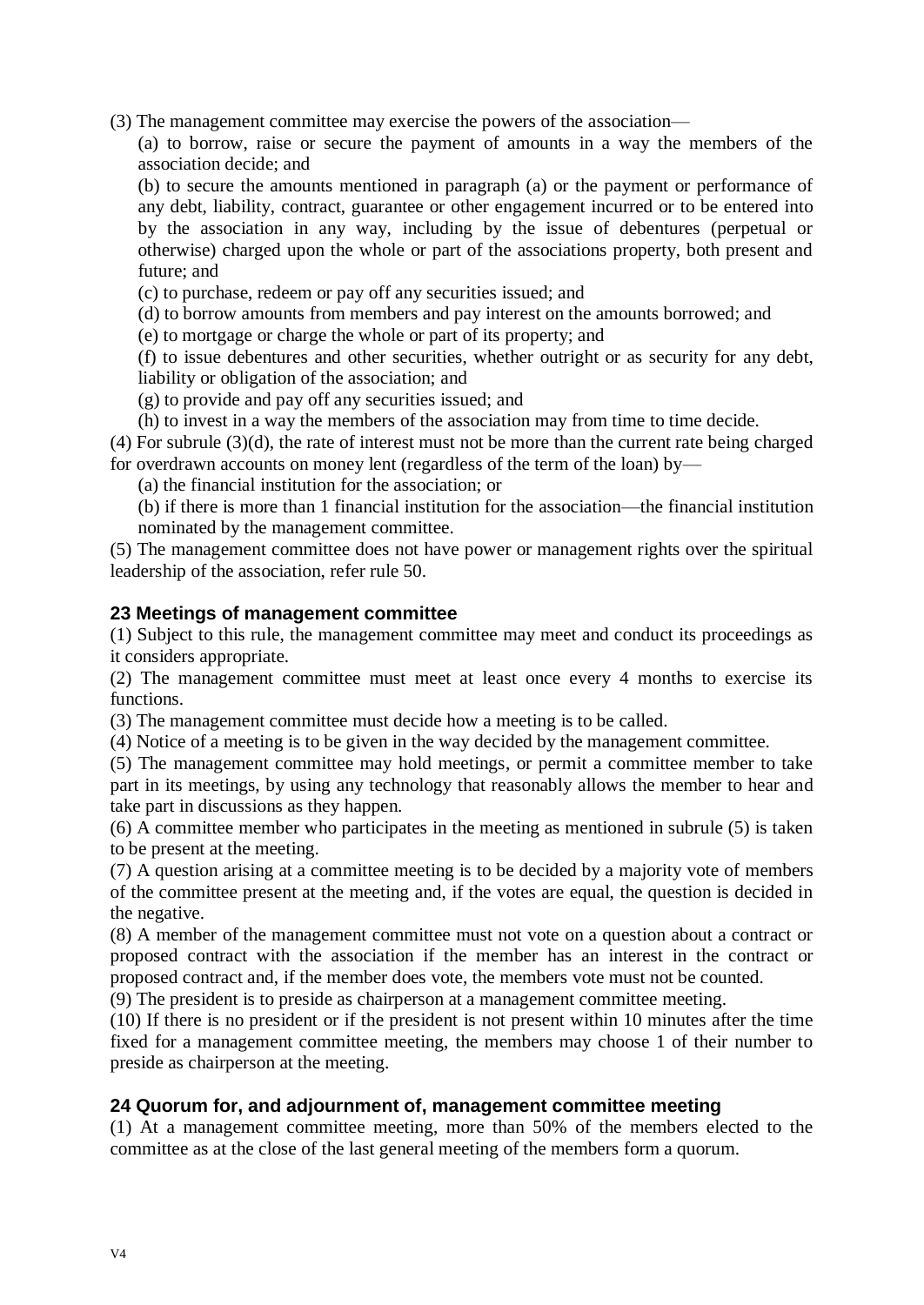(2) If there is no quorum within 30 minutes after the time fixed for a management committee meeting called on the request of members of the committee, the meeting lapses.

(3) If there is no quorum within 30 minutes after the time fixed for a management committee meeting called other than on the request of the members of the committee—

(a) the meeting is to be adjourned for at least 1 day; and

(b) the members of the management committee who are present are to decide the day, time and place of the adjourned meeting.

(4) If, at an adjourned meeting mentioned in subrule (3), there is no quorum within 30 minutes after the time fixed for the meeting, the meeting lapses.

#### **25 Special meeting of management committee**

(1) If the secretary receives a written request signed by at least 33% of the members of the management committee, the secretary must call a special meeting of the committee by giving each member of the committee notice of the meeting within 14 days after the secretary receives the request.

(2) If the secretary is unable or unwilling to call the special meeting, the president must call the meeting.

- (3) A request for a special meeting must state—
	- (a) why the special meeting is called; and
	- (b) the business to be conducted at the meeting.
- (4) A notice of a special meeting must state—
	- (a) the day, time and place of the meeting; and
	- (b) the business to be conducted at the meeting.

(5) A special meeting of the management committee must be held within 14 days after notice of the meeting is given to the members of the management committee.

#### **26 Minutes of management committee meetings**

(1) The secretary must ensure full and accurate minutes of all questions, matters, resolutions and other proceedings of each management committee meeting are entered in a minute book.

(2) To ensure the accuracy of the minutes, the minutes of each management committee meeting must be signed by the chairperson of the meeting, or the chairperson of the next management committee meeting, verifying their accuracy.

#### **27 Appointment of subcommittees**

(1) The management committee may appoint a subcommittee consisting of members of the association considered appropriate by the committee to help with the conduct of the associations operations.

(2) A member of the subcommittee who is not a member of the management committee is not entitled to vote at a management committee meeting.

(3) A subcommittee may elect a chairperson of its meetings.

(4) If a chairperson is not elected, or if the chairperson is not present within 10 minutes after the time fixed for a meeting, the members present may choose 1 of their number to be chairperson of the meeting.

(5) A subcommittee may meet and adjourn as it considers appropriate.

(6) A question arising at a subcommittee meeting is to be decided by a majority vote of the members present at the meeting and, if the votes are equal, the question is decided in the negative.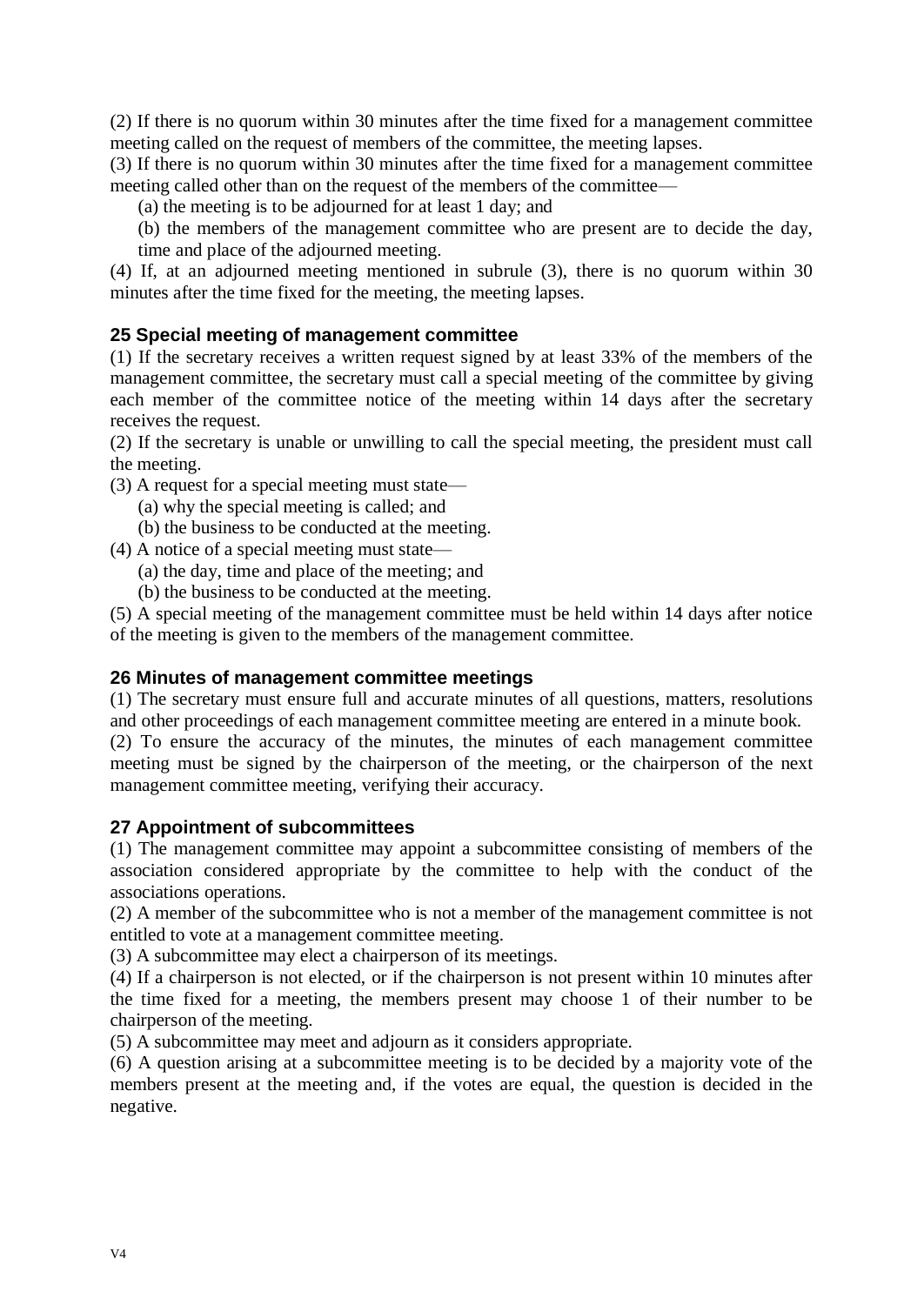#### **28 Acts not affected by defects or disqualifications**

(1) An act performed by the management committee, a subcommittee or a person acting as a member of the management committee is taken to have been validly performed.

(2) Subrule (1) applies even if the act was performed when—

(a) there was a defect in the appointment of a member of the management committee, subcommittee or person acting as a member of the management committee; or

(b) a management committee member, subcommittee member or person acting as a member of the management committee was disqualified from being a member.

#### **29 Resolutions of management committee without meeting**

(1) A written resolution signed by each member of the management committee is as valid and effectual as if it had been passed at a committee meeting that was properly called and held.

(2) A resolution mentioned in subrule (1) may consist of several documents in like form, each signed by 1 or more members of the committee.

#### **30 First annual general meeting**

The first annual general meeting must be held within 6 months after the end date of the association's first reportable financial year.

#### **31 Subsequent annual general meetings**

Each subsequent annual general meeting must be held—

- (a) at least once each year; and
- (b) within 6 months after the end date of the association's reportable financial year.

# **32 Business to be conducted at annual general meeting of level 1 incorporated associations and particular level 2 and 3 incorporated associations**

(1) This rule applies only if the association is—

- (a) a level 1 incorporated association; or
- (b) a level 2 incorporated association to which section 59 of the Act applies; or

(c) a level 3 incorporated association to which section 59 of the Act applies.

(2) The following business must be conducted at each annual general meeting of the association—

(a) receiving the association's financial statement, and audit report, for the last reportable financial year;

(b) presenting the financial statement and audit report to the meeting for adoption;

(c) electing members of the management committee;

(d) for a level 1 incorporated association—appointing an auditor or an accountant for the present financial year;

(e) for a level 2 incorporated association, or a level 3 incorporated association, to which section 59 of the Act applies—appointing an auditor, an accountant or an approved person for the present financial year.

#### **33 Business to be conducted at annual general meeting of other level 2 incorporated associations**

(1) This rule applies only if the association is a level 2 incorporated association to which section 59A of the Act applies.

(2) The following business must be conducted at each annual general meeting of the association—

(a) receiving the association's financial statement, and signed statement, for the last reportable financial year;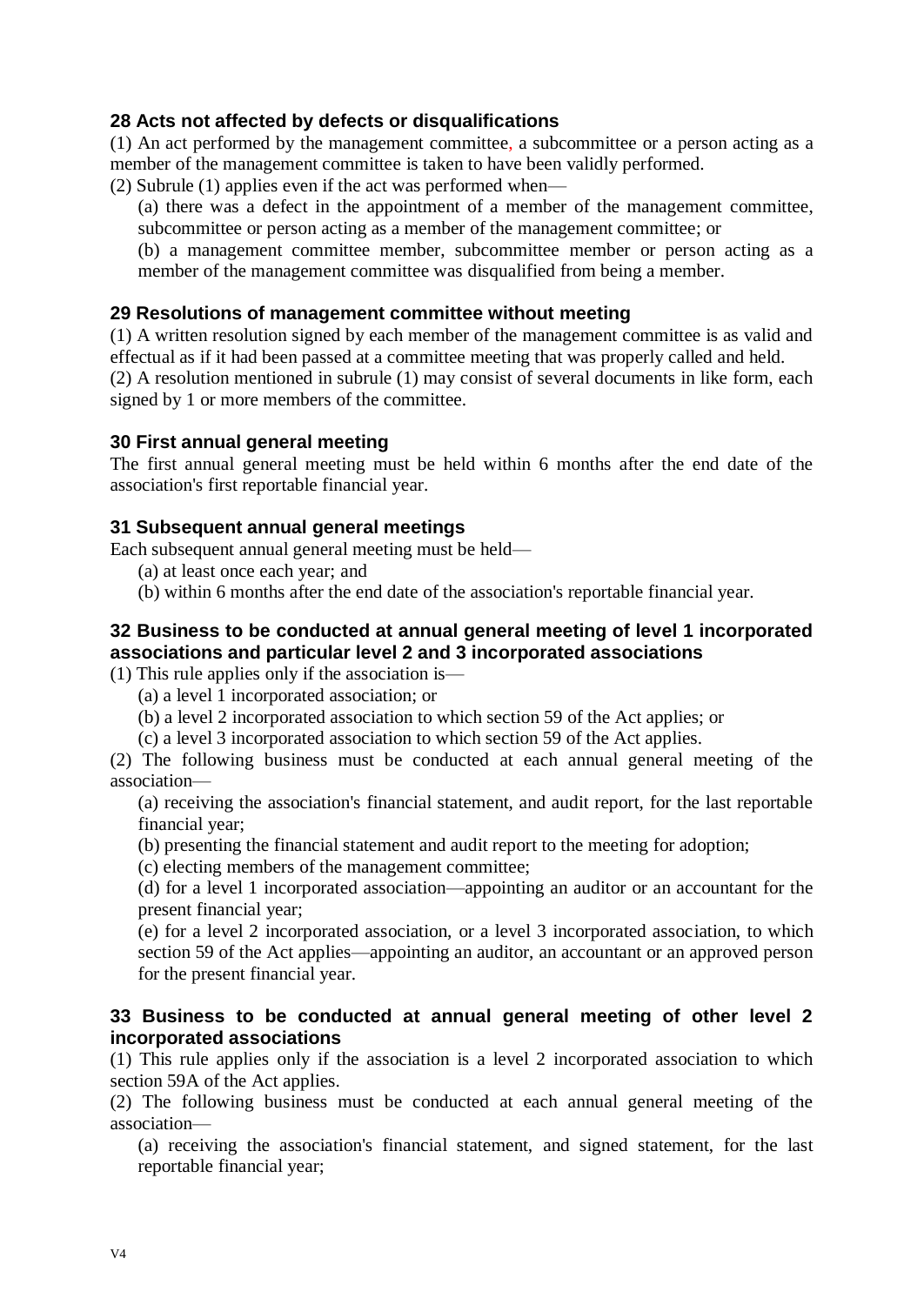(b) presenting the financial statement and signed statement to the meeting for adoption;

(c) electing members of the management committee;

(d) appointing an auditor, an accountant or an approved person for the present financial year.

#### **34 Business to be conducted at annual general meeting of other level 3 incorporated associations**

(1) This rule applies only if the association is a level 3 incorporated association to which section 59B of the Act applies.

(2) The following business must be conducted at each annual general meeting of the association—

(a) receiving the association's financial statement, and signed statement, for the last reportable financial year;

(b) presenting the financial statement and signed statement to the meeting for adoption;

(c) electing members of the management committee.

#### **35 Notice of general meeting**

(1) The secretary may call a general meeting of the association.

(2) The secretary must give at least 14 days notice of the meeting to each member of the association.

(3) If the secretary is unable or unwilling to call the meeting, the president must call the meeting.

(4) The management committee may decide the way in which the notice must be given.

(5) However, notice of the following meetings must be given in writing—

(a) a meeting called to hear and decide the appeal of a person against the management committee's decision—

(i) to reject the person's application for membership of the association; or

(ii) to terminate the person's membership of the association;

(b) a meeting called to hear and decide a proposed special resolution of the association.

(6) A notice of a general meeting must state the business to be conducted at the meeting.

#### **36 Quorum for, and adjournment of, general meeting**

(1) The quorum for a general meeting is at least the number of members elected or appointed to the management committee at the close of the association's last general meeting plus 1.

(2) However, if all members of the association are members of the management committee, the quorum is the total number of members less 1.

(3) No business may be conducted at a general meeting unless there is a quorum of members when the meeting proceeds to business.

(4) If there is no quorum within 30 minutes after the time fixed for a general meeting called on the request of members of the management committee or the association, the meeting lapses.

(5) If there is no quorum within 30 minutes after the time fixed for a general meeting called other than on the request of members of the management committee or the association—

(a) the meeting is to be adjourned for at least 7 days; and

(b) the management committee is to decide the day, time and place of the adjourned meeting.

(6) The chairperson may, with the consent of any meeting at which there is a quorum, and must if directed by the meeting, adjourn the meeting from time to time and from place to place.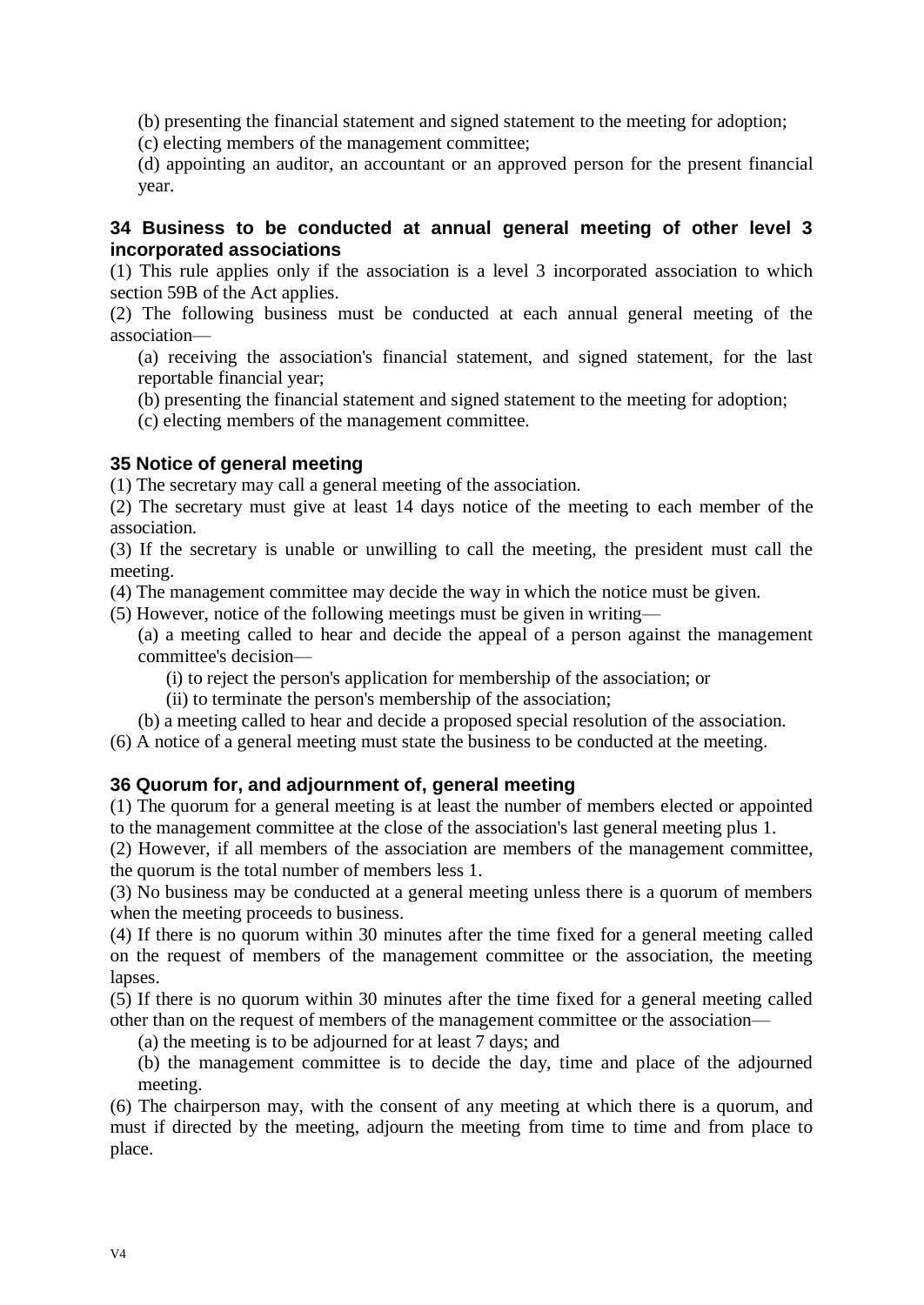(7) If a meeting is adjourned under subrule (6), only the business left unfinished at the meeting from which the adjournment took place may be conducted at the adjourned meeting.

(8) The secretary is not required to give the members notice of an adjournment or of the business to be conducted at an adjourned meeting unless a meeting is adjourned for at least 30 days.

(9) If a meeting is adjourned for at least 30 days, notice of the adjourned meeting must be given in the same way notice is given for an original meeting.

# **37 Procedure at general meeting**

(1) A member may take part and vote in a general meeting in person, by proxy, by attorney or by using any technology that reasonably allows the member to hear and take part in discussions as they happen.

(2) A member who participates in a meeting as mentioned in subrule (1) is taken to be present at the meeting.

(3) At each general meeting—

(a) the president is to preside as chairperson; and

(b) if there is no president or if the president is not present within 15 minutes after the time fixed for the meeting or is unwilling to act, the members present must elect 1 of their number to be chairperson of the meeting; and

(c) the chairperson must conduct the meeting in a proper and orderly way.

#### **38 Voting at general meeting**

(1) At a general meeting, each question, matter or resolution, other than a special resolution, must be decided by a majority of votes of the members present.

(2) Each member present and eligible to vote is entitled to 1 vote only and, if the votes are equal, the chairperson has a casting vote as well as a primary vote.

(3) A member is not entitled to vote at a general meeting if the member's annual subscription is in arrears at the date of the meeting.

(4) The method of voting is to be decided by the management committee.

(5) However, if at least 20% of the members present demand a secret ballot, voting must be by secret ballot.

(6) If a secret ballot is held, the chairperson must appoint 2 members to conduct the secret ballot in the way the chairperson decides.

(7) The result of a secret ballot as declared by the chairperson is taken to be a resolution of the meeting at which the ballot was held.

#### **39 Special general meeting**

(1) The secretary must call a special general meeting by giving each member of the association notice of the meeting within 14 days after—

(a) being directed to call the meeting by the management committee; or

(b) being given a written request signed by—

(i) at least 33% of the number of members of the management committee when the request is signed; or

(ii) at least the number of ordinary members of the association equal to double the number of members of the association on the management committee when the request is signed plus 1; or

(c) being given a written notice of an intention to appeal against the decision of the management committee—

(i) to reject an application for membership; or

(ii) to terminate a person's membership.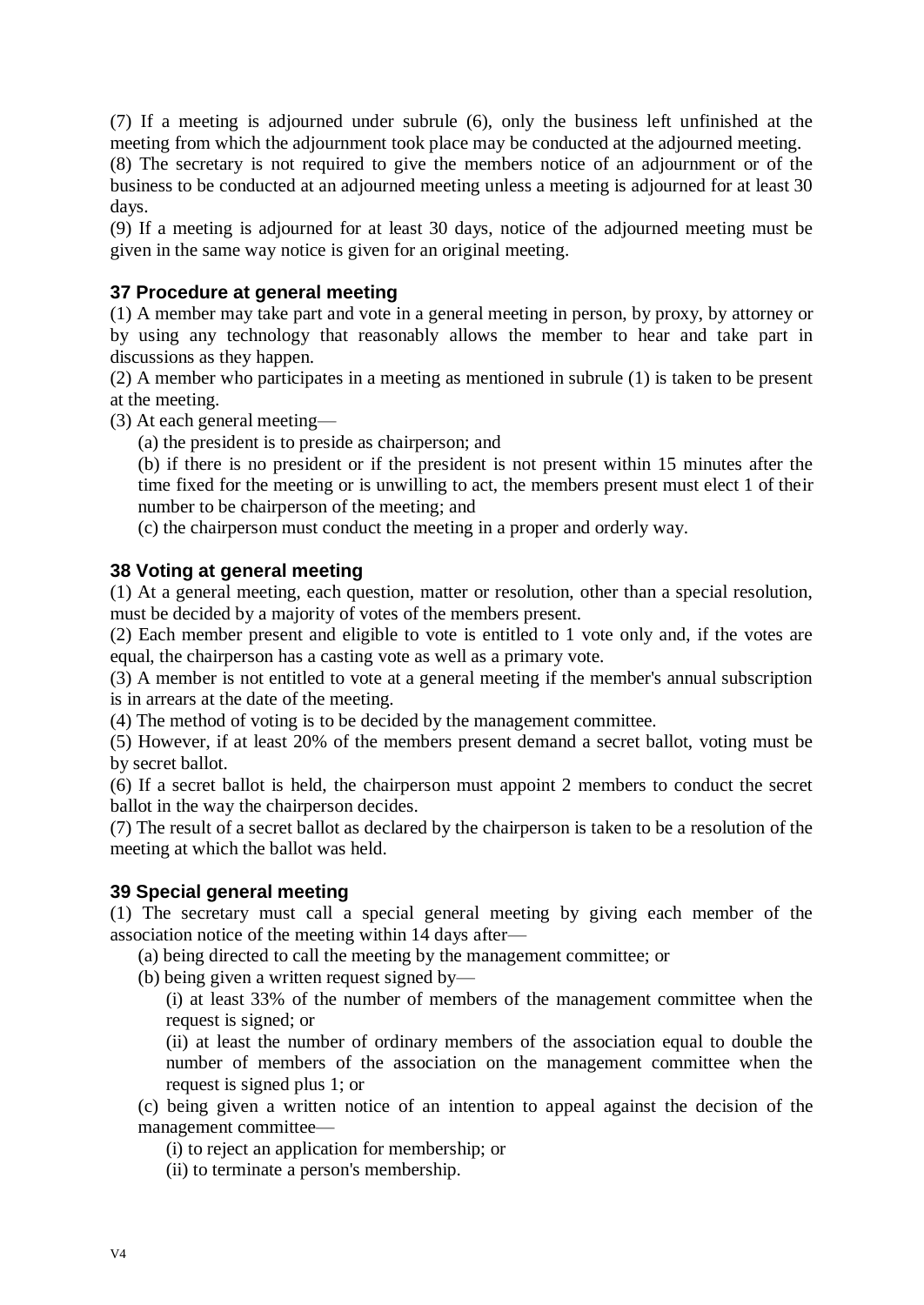(2) A request mentioned in subrule  $(1)(b)$  must state—

- (a) why the special general meeting is being called; and
- (b) the business to be conducted at the meeting.
- (3) A special general meeting must be held within 3 months after the secretary—
	- (a) is directed to call the meeting by the management committee; or
	- (b) is given the written request mentioned in subrule (1)(b); or
	- (c) is given the written notice of an intention to appeal mentioned in subrule  $(1)(c)$ .

(4) If the secretary is unable or unwilling to call the special meeting, the president must call the meeting.

#### **40 Proxies**

(1) An instrument appointing a proxy must be in writing and be in the following or similar form—

| [Name of association]:                 |      |               |     |    |                                                                                                |           |
|----------------------------------------|------|---------------|-----|----|------------------------------------------------------------------------------------------------|-----------|
|                                        |      |               | of  |    |                                                                                                | , being   |
| a member of the association, appoint   |      |               |     |    |                                                                                                |           |
|                                        |      |               | of  |    |                                                                                                |           |
|                                        |      |               |     |    | as my proxy to vote for me on my behalf at the (annual) general meeting of the association, to |           |
| be                                     | held | <sub>on</sub> | the |    | dav                                                                                            | of        |
|                                        |      |               |     |    | 20                                                                                             |           |
| and at any adjournment of the meeting. |      |               |     |    |                                                                                                |           |
| Signed this                            |      | day of        |     | 20 |                                                                                                |           |
|                                        |      |               |     |    |                                                                                                | Signature |

(2) The instrument appointing a proxy must—

(a) if the appointor is an individual—be signed by the appointor or the appointor's attorney properly authorised in writing; or

- (b) if the appointor is a corporation—
	- (i) be under seal; or
	- (ii) be signed by a properly authorised officer or attorney of the corporation.

(3) A proxy may be a member of the association or another person.

(4) The instrument appointing a proxy is taken to confer authority to demand or join in demanding a secret ballot.

(5) Each instrument appointing a proxy must be given to the secretary before the start of the meeting or adjourned meeting at which the person named in the instrument proposes to vote.

(6) Unless otherwise instructed by the appointor, the proxy may vote as the proxy considers appropriate.

(7) If a member wants a proxy to vote for or against a resolution, the instrument appointing the proxy must be in the following or similar form—

|             | [Name of association]:                 |        |                                                                                                |    |   |     |           |
|-------------|----------------------------------------|--------|------------------------------------------------------------------------------------------------|----|---|-----|-----------|
|             |                                        |        |                                                                                                |    |   |     |           |
|             |                                        | of     |                                                                                                |    | , |     | being     |
|             | a member of the association, appoint   |        |                                                                                                |    |   |     |           |
|             |                                        |        | of                                                                                             |    |   |     |           |
|             |                                        |        | as my proxy to vote for me on my behalf at the (annual) general meeting of the association, to |    |   |     |           |
| be          | held                                   | on.    | the                                                                                            |    |   | day | of        |
|             |                                        |        |                                                                                                |    |   | 20  |           |
|             | and at any adjournment of the meeting. |        |                                                                                                |    |   |     |           |
| Signed this |                                        | day of |                                                                                                | 20 |   |     |           |
|             |                                        |        |                                                                                                |    |   |     | Signature |
|             |                                        |        | This form is to be used *in favour of *against <i>strike out whichever is not wanted</i> the   |    |   |     |           |
|             | following resolutions—                 |        |                                                                                                |    |   |     |           |
|             |                                        |        |                                                                                                |    |   |     |           |

[*List relevant resolutions*]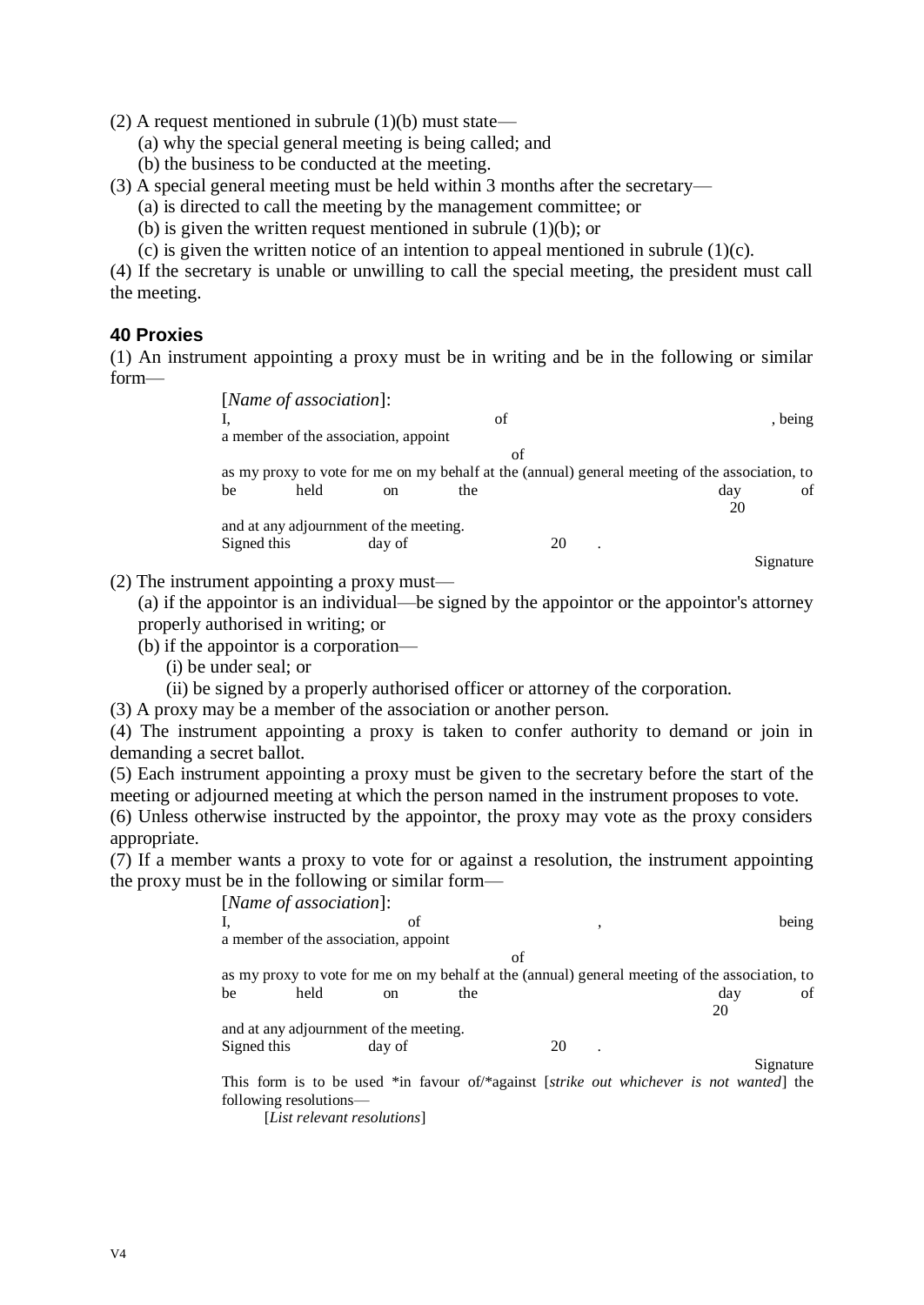# **41 Minutes of general meetings**

(1) The secretary must ensure full and accurate minutes of all questions, matters, resolutions and other proceedings of each general meeting are entered in a minute book.

(2) To ensure the accuracy of the minutes—

(a) the minutes of each general meeting must be signed by the chairperson of the meeting, or the chairperson of the next general meeting, verifying their accuracy; and

(b) the minutes of each annual general meeting must be signed by the chairperson of the meeting, or the chairperson of the next meeting of the association that is a general meeting or annual general meeting, verifying their accuracy.

(3) If asked by a member of the association, the secretary must, within 28 days after the request is made—

(a) make the minute book for a particular general meeting available for inspection by the member at a mutually agreed time and place; and

(b) give the member copies of the minutes of the meeting.

(4) The association may require the member to pay the reasonable costs of providing copies of the minutes.

#### **42 By-laws**

(1) The management committee may make, amend or repeal by-laws, not inconsistent with these rules, for the internal management of the association.

(2) A by-law may be set aside by a vote of members at a general meeting of the association.

#### **43 Alteration of rules**

(1) Subject to the Act, these rules may be amended, repealed or added to by a special resolution carried at a general meeting.

(2) However an amendment, repeal or addition is valid only if it is registered by the chief executive.

#### **44 Common seal**

(1) The management committee must ensure the association has a common seal.

(2) The common seal must be—

(a) kept securely by the management committee; and

(b) used only under the authority of the management committee.

(3) Each instrument to which the seal is attached must be signed by a member of the management committee and countersigned by—

(a) the secretary; or

(b) another member of the management committee; or

(c) someone authorised by the management committee.

#### **45 Funds and accounts**

(1) The funds of the association must be kept in an account in the name of the association in a financial institution decided by the management committee.

(2) Records and accounts must be kept in the English language showing full and accurate particulars of the financial affairs of the association.

(3) All amounts must be deposited in the financial institution account as soon as practicable after receipt.

(4) A payment by the association of \$100 or more must be made by cheque or electronic funds transfer.

(5) If a payment of \$100 or more is made by cheque, the cheque must be signed by any 2 of the following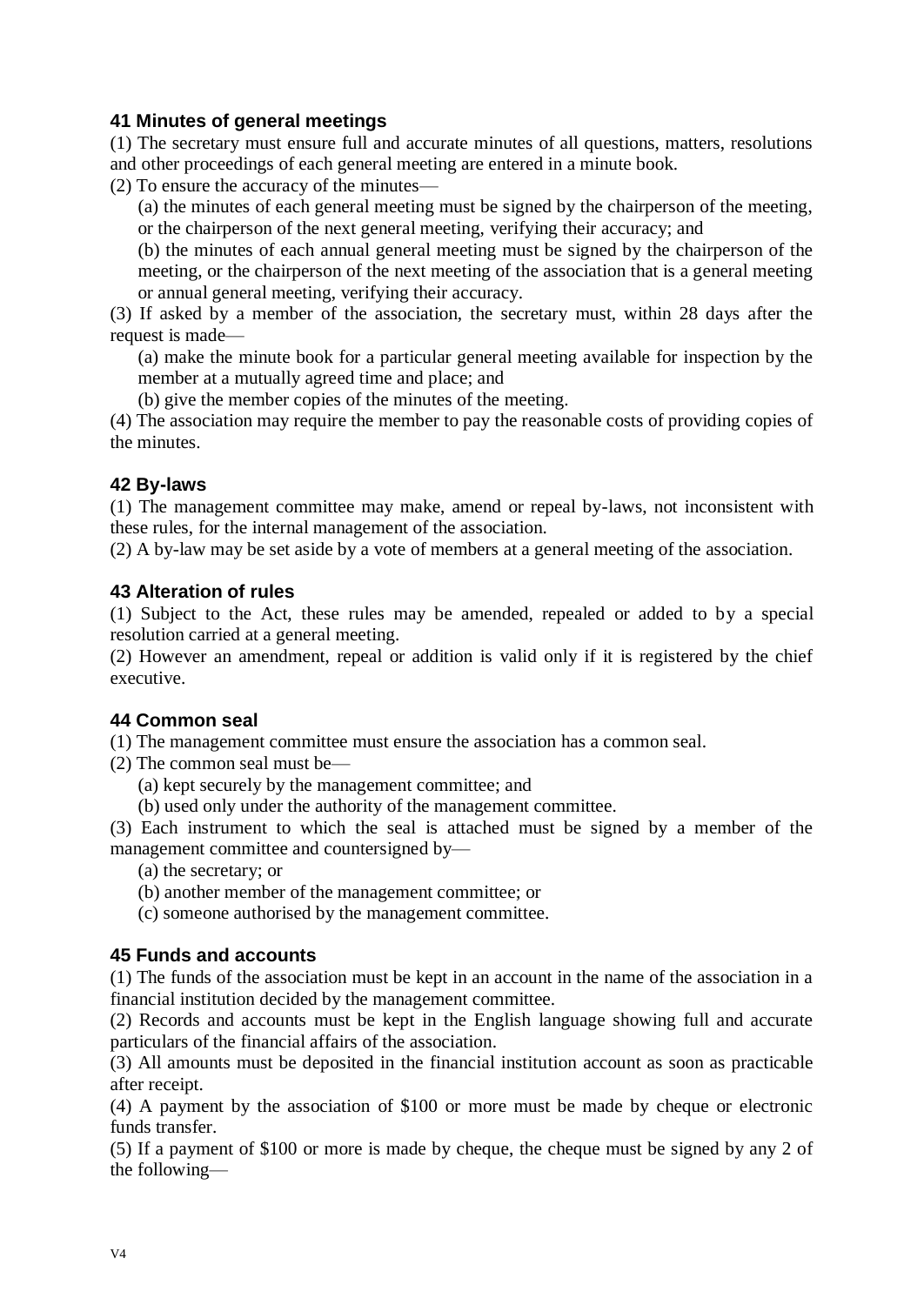(a) the president;

(b) the secretary;

(c) the treasurer;

(d) any 1 of 3 other members of the association who have been authorised by the management committee to sign cheques issued by the association.

(6) However, 1 of the persons who signs the cheque must be the president, the secretary or the treasurer.

(7) Cheques, other than cheques for wages, allowances or petty cash recoupment, must be crossed not negotiable.

(8) A petty cash account must be kept on the imprest system, and the management committee must decide the amount of petty cash to be kept in the account.

(9) All expenditure must be approved or ratified at a management committee meeting.

(10) Sources of funding are expected to be general offerings from both members and non-

members, fund raising for specific needs (such as purchase of Torah Scroll), sales of materials produced by the association and Tzedakah (charity) offerings.

(11) Sales of materials produced by  $3<sup>rd</sup>$  parties (such as books and audio/video) will sold at cost to the association, with no profit made.

(12) All Tzedakah (charity) offerings, will be allocated and used 100% to support the nominated charities as determined by the management committee, which may change from time to time.

# **46 General financial matters**

(1) On behalf of the management committee, the treasurer must, as soon as practicable after the end date of each financial year, ensure a financial statement for its last reportable financial year is prepared.

(2) The income and property of the association must be used solely in promoting the association's objects and exercising the association's powers.

# **47 Documents**

The management committee must ensure the safe custody of books, documents, instruments of title and securities of the association.

#### **48 Financial year**

The end date of the association's financial year is  $30<sup>th</sup>$  June in each year.

#### **49 Distribution of surplus assets to another entity**

- (1) This rule applies if the association—
	- (a) is wound-up under part 10 of the Act; and
	- (b) has surplus assets.
- (2) The surplus assets must not be distributed among the members of the association.
- (3) The surplus assets must be given to another entity—
	- (a) having objects similar to the association's objects; and

(b) the rules of which prohibit the distribution of the entity's income and assets to its members.

(4) In this rule— *surplus assets* see section 92(3) of the Act..

#### **50 Spiritual Leadership of the association members**

(1) The Spiritual Leadership (Elder/s, Pastor/s, Teacher/s, Evangelist/s and Deacon/s) are not elected positions, but appointed positions.